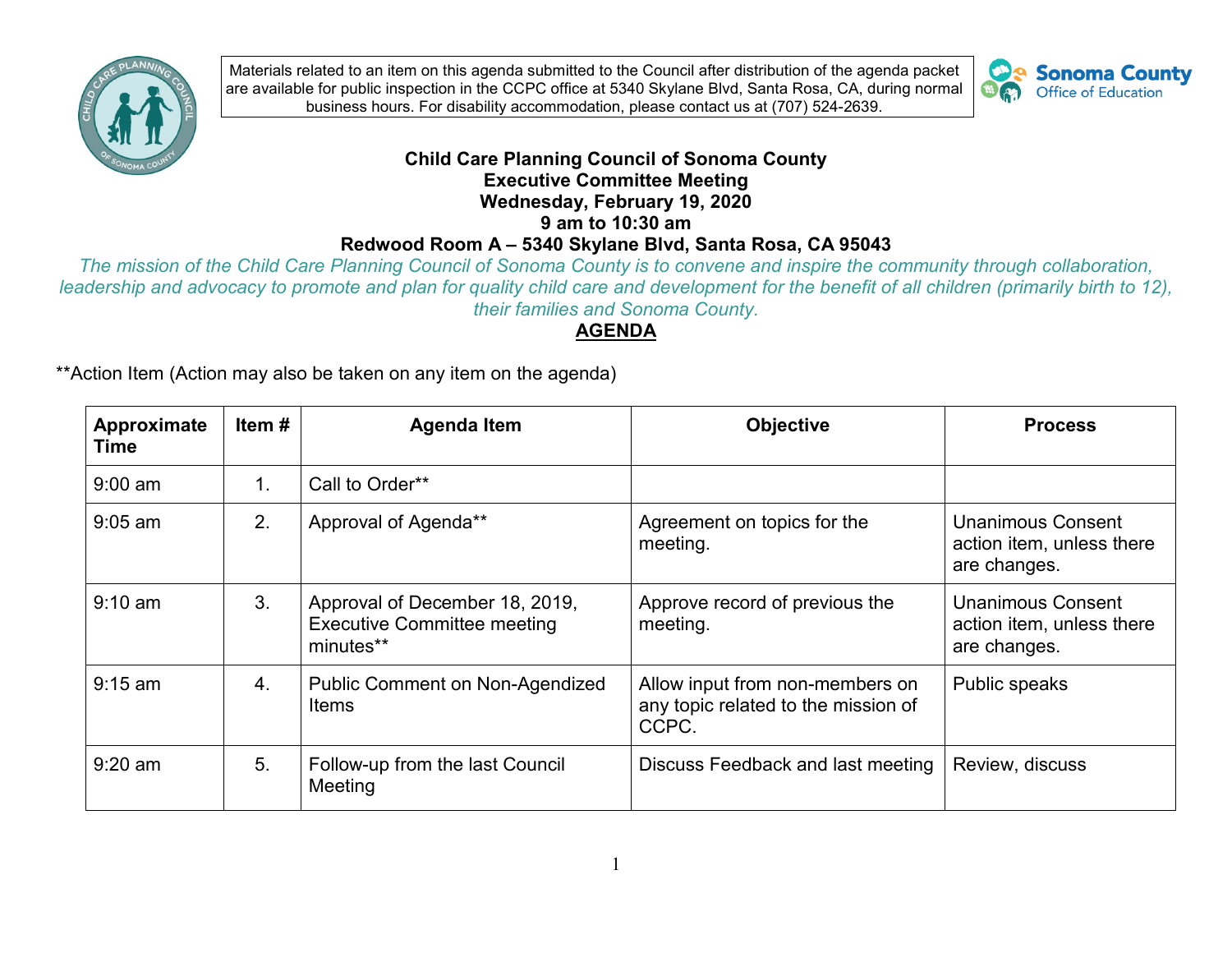| Approximate<br><b>Time</b> | Item # | <b>Agenda Item</b>                                                                          | <b>Objective</b>                                                             | <b>Process</b>        |
|----------------------------|--------|---------------------------------------------------------------------------------------------|------------------------------------------------------------------------------|-----------------------|
| $9:30$ am                  | 6.     | Evening of Honor Sponsorship**                                                              | <b>Discuss Evening of Honor</b><br>Sponsorship.                              | Discuss, vote         |
| $9:35$ am                  | 7.     | Week of the Young Child                                                                     | Identify volunteers to receive<br>proclamation in late March/early<br>April. | <b>Discuss</b>        |
| $9:40$ am                  | 8.     | 2019/2020 Budget Revision**                                                                 | Review the proposed 2019/2020<br>budget revision and budget<br>summary.      | Review, discuss, vote |
| $9:50$ am                  | 9.     | AB 212, Workforce Development<br>Pathways and CSPP Block Grants                             | Provide an update on AB 212 and<br>upcoming grant opportunities.             | Report, discuss       |
| 10:00 am                   | 10.    | Preschool Development Grant (PDG)<br>Parent convening proposal                              | Review the PDG parent convening<br>proposal. Provide feedback                | Review, discuss       |
| $10:15$ am                 | 11.    | Next Executive Committee - March<br>18, 2020, from 9 am to 10:30 am or<br>9:30 am to 11 am? | Revisit Wednesday morning<br>meeting schedule; is this working?              | <b>Discuss</b>        |
| $10:30$ am                 | 12.    | Adjourn**                                                                                   |                                                                              |                       |

**Agenda Development and Meeting Strategies:** 

 **a. Expect people to read the agenda information ahead of time, and provide history and context at meetings before each item** 

 **b. Provide pros and cons when presenting an issue, and before voting** 

 **c. When reporting recommendations, report if there are strong dissenting opinions** 

 **d. Reduce the number of action items on the agenda; allow enough time and provide enough information** 

 When presenting revisions to or new Protocols, provide a summary of context/rationale/explanation.

**f. Consider small-group discussions, "Open Space" format, etc.** 

 **g. Consider the switch of Co-Chair facilitator for discussion participation** 

 $\tilde{h}$ . **h. Leave enough time for member announcements** 

**i. Have Public Policy issues on the agenda only when needed** 

CCPC • Sonoma County Office of Education

5340 Skylane Boulevard • Santa Rosa, CA 95403 • Phone: (707) 524-2639 • Fax: (707) 524-2666

[ccpc@scoe.org](mailto:ccpc@scoe.org) • <http://www.scoe.org/ccpc>